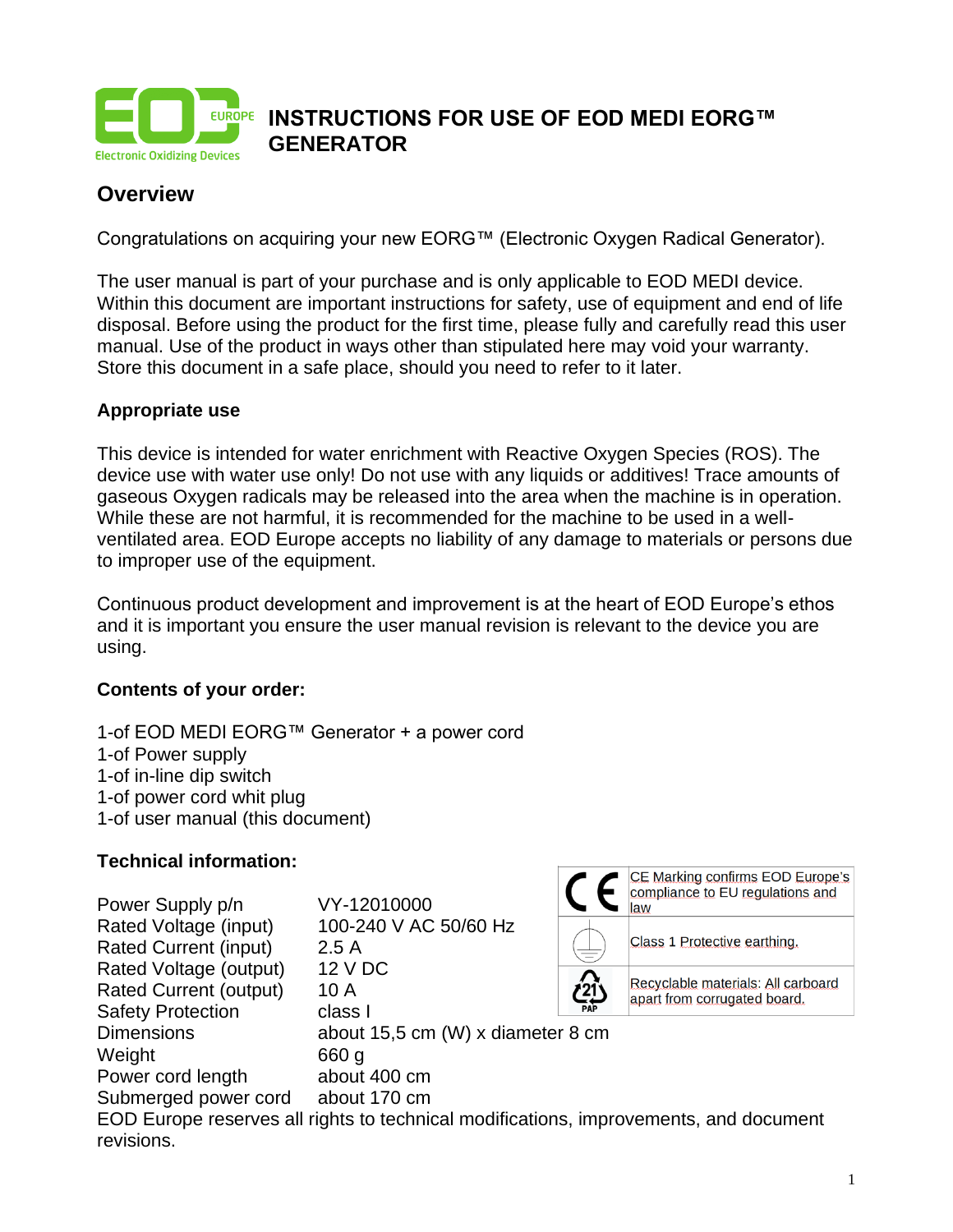# **Safety instructions**

## **Related to warnings**

The following warnings are used in this manual as required:

**A** DANGER! High risk: ignoring can lead to the danger of an accident. Failure to comply may lead to injury or loss of life.

A WARNING! Average risk: ignoring a warning can result in injuries or serious material damage.

## **General safety instructions**

While the operation of the machine does not require a special training, the device is not to be used by children or vulnerable people without supervision.

**A** WARNING! Any alterations or tampering to the device is not permitted. All service and refurbishing procedures are to be carried out by qualified technicians or approved service centers. For all technical support issues, contact the manufacturer or the place of purchase.

**A** DANGER to the children! Packaging material can potentially become a choke hazard, if misused. Plastic bags can cause asphyxiation.

**A** DANGER to domestic animals:

• Electrical equipment may pose a risk to domestic and commercial animals. In addition, animals may damage the device. Care must be taken to keep the device and associated cabling away from animals.

**ADANGER of electrocution! Do not touch EORG unit when switched on.** 

**ADANGER of electrocution:** 

- The current transformer or switch must not come into contact with water or other liquids.
- Do not use the device if there is visible damage to the device, current transformer, or associated switch and cabling.
- You must not replace the power cord on this device. In case of cord damage, the device must be reported faulty and returned to the manufacturer for repairs.
- Only use a socket outlet with an appropriate supply voltage as identified on the device.
- Take care to protect cabling against mechanical damage, heat and corrosive materials
- When removing the current transformer from the power supply, never pull the cable, but the transformer.
- When an extension cord is used, it must comply with the relevant safety requirements and regulations.
- Remove the current transformer from the power supply:
	- in case of a disturbance.
	- when the device is not in use
	- before cleaning or servicing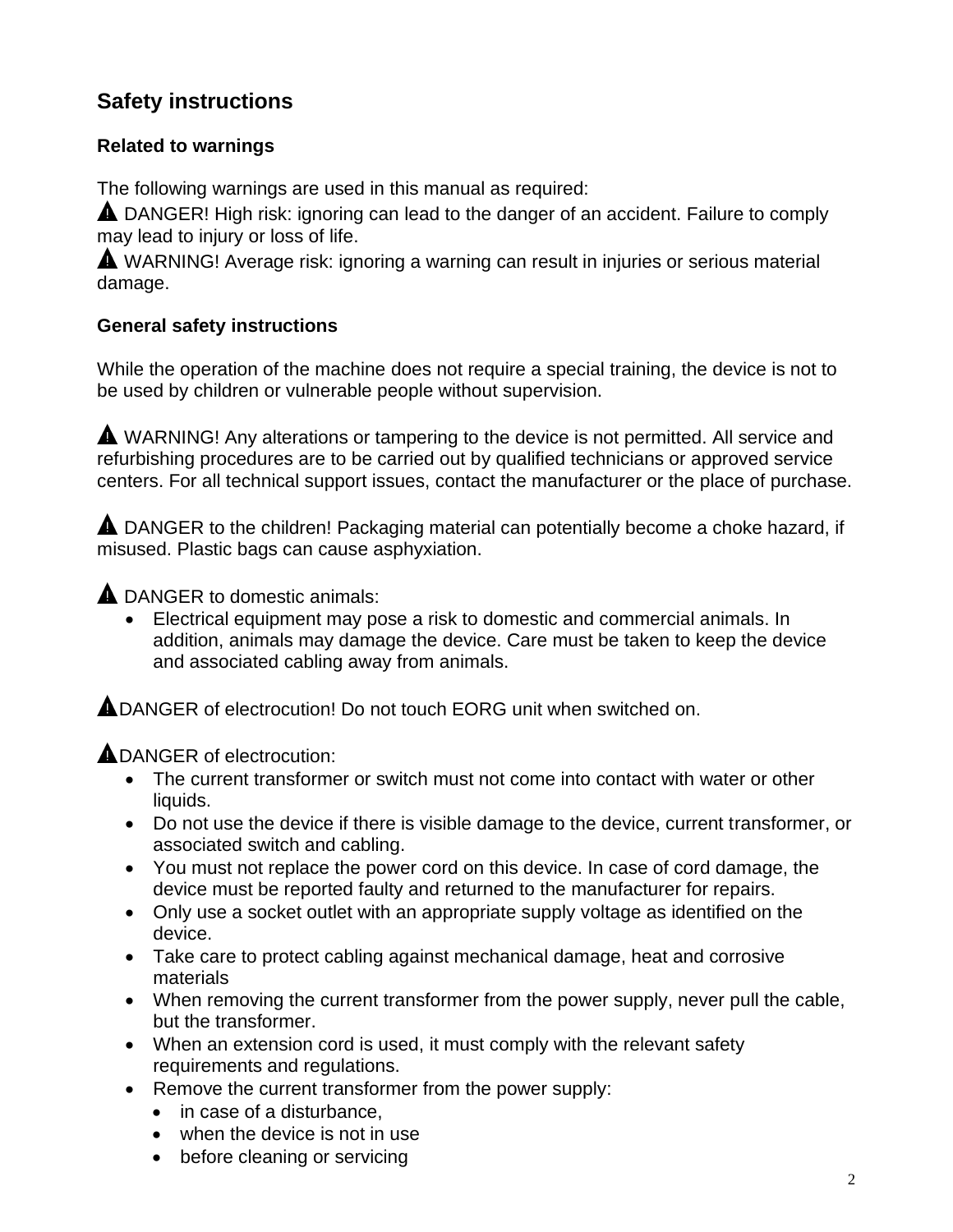• During electrical storms

**A** DANGER of explosion

- Due to the nature of the device, the process generates gaseous components into the container, which may lead to a pressure build up.
- Only use the EORG device in well ventilated areas and never expose the process to a source of ignition.

**A** WARNING! Natural rubber components may decompose or dry after prolonged exposure to ozone water. Some easily oxidized metals and metal alloys can oxidize in long term use. Examples are copper, brass and zinc plating.

# **A** DANGER of infection

- The EOD MEDI device has been designed to be used in clear water. Cloudy water indicates a high level of contamination. While the EOD MEDI EORG generator is a very effective water purification system, it alone may not be enough to guarantee safe drinking water, depending on the contaminants / contamination levels of the water treated.
- The potential for infection is ambiguous and use of a EORG generator system does not guarantee absence of contagious diseases.
- Never attempt to use the device on sea water or anything other than water.

**A** DANGER of water quality standards and recommendations for drinking water:

• Please note that when using non-resident safe water as domestic water, different chemical quality standards and recommendations have been set for domestic water, which may not be exceeded when water is used for household use.

**A** DANGER of carcinogenic compounds:

• After enriching the water supply with EORG it should be tested to ensure levels of Bromide and Bromate remain within the tolerances set by the local regulation and safety guidelines. High amount of bromate is suspected to be carcinogenic and is formed if bromide-containing water is exposed to aqueous ozone.

A DANGER seawater! Do not ozonate seawater.

## **Emergency and first aid instructions**

If strongly ROS enriched water gets into direct contact with eye(s), rinse the eye(s) with clean water (Not water activated by ROS generator).

Prolonged inhalation of ozone evaporating from water can lead to slight irritation of the airways. If symptoms occur, remove the person from exposure to fresh air. If symptoms persist, seek medical attention.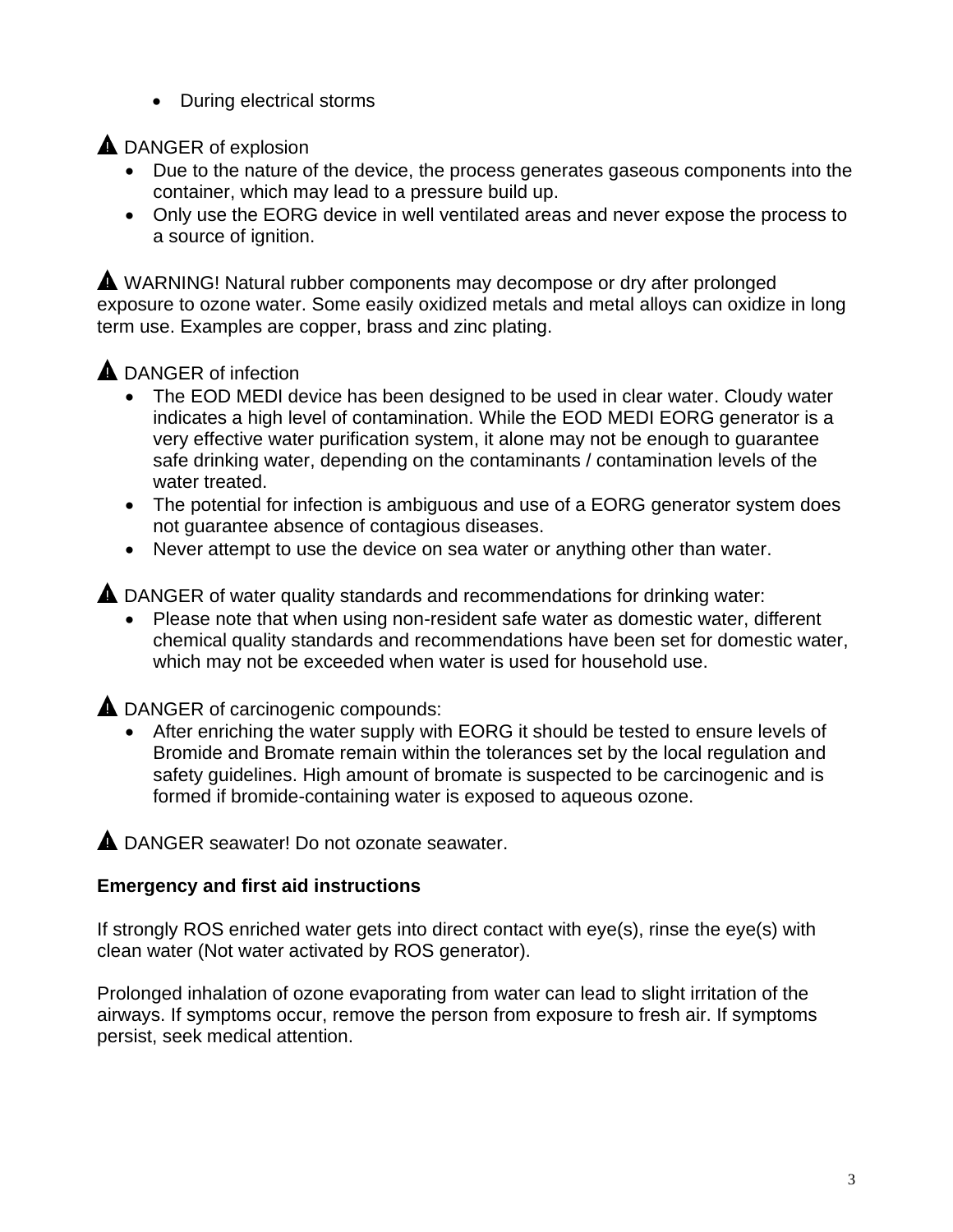# **Use**

# **Applications**

The EOD MEDI EORG™ generator is designed to ozonize water to be both an effective cleaning agent and disinfectant while remaining safe to drink.

## **Introduction**

- Remove all packaging materials from the device.
- Carefully inspect the unit for signs of mechanical damage.
- Fully unwind the power lead (ensure the switch is in the off-position) and connect securely into a suitably rated domestic power supply.
- Make sure the dip switch is in O (off)-position.

# **Before first use, clean the protective coating from the EOD MEDI EORG™ generator**

- Fill a container large enough for the EOD MEDI device to be fully submerged in with clear tap water.
- Fully immerse the EOD MEDI unit in the water.
- NEVER introduce the switch or the current transformer to water, this will cause your device to go faulty and will be considered misuse of the equipment and is not covered by the warranty.
- Ensure the wall socket is switched on (where applicable) and switch on the EOD MEDI device using the dip switch provided.
- Let the device run for ten (10) minutes for all the protective coating from the electrodes to be dissolved.
- Turn off the EOD MEDI device, give it a swirl in the container and then remove it from the water.
- Dispose of the water treated after the first run with the machine. Residual protective coating might be present in the water.
- After this, your EOD MEDI unit will be ready for use.

### **Ozonation of water (container volume of five liter is assumed and times vary depending on the size of the container used)**

- Follow the steps above
- If you make a cleanser or disinfectant, let the EOD MEDI unit run for 5 minutes.
- If you disinfect drinking water, let the EOD MEDI unit run for 1 minutes and wait 5 minutes before use.
- Turn off the device by turning the dip switch into off-position.
- Remove the current transformer from the wall socket and remove EOD MEDI from the water. Place EOD MEDI onto a dry towel or similar, to dry off.
- If the water is prepared for it to be used as decontaminant or disinfectant, use the water as soon as possible (allowing all the microbubbles, or milkiness, to dissolve into the water after the device is switched off), but within at least 20 minutes after preparation.
- A simple way to determine if the treated water is still active is to smell if any odor of ozone (think of the smell after a lightning strike or the smell near a large copying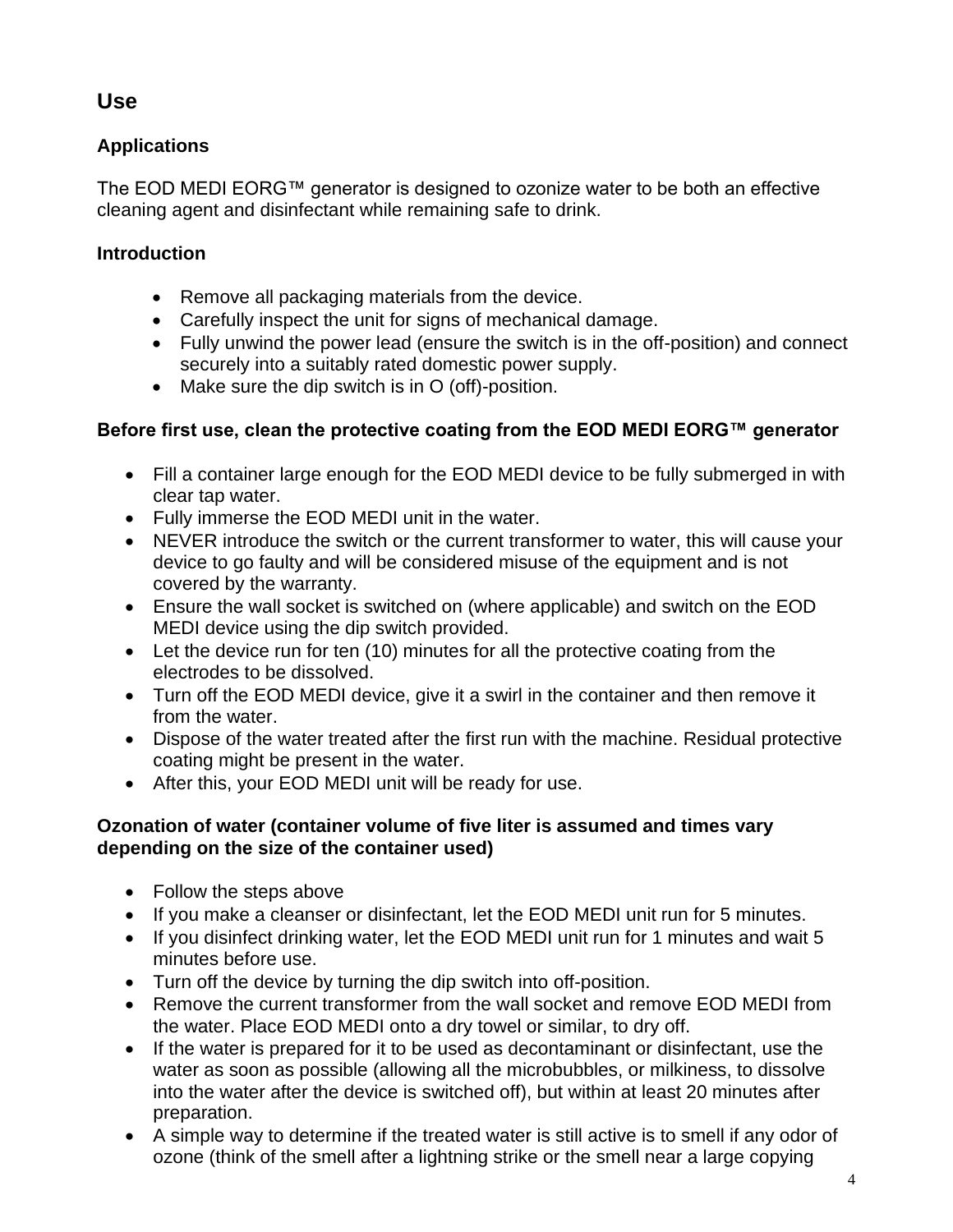machine) can be detected. While the machine produces a range of different oxygen radicals into the water, ozone is the one easiest to detect. Ozone will start to decay back into oxygen immediately after the device is turned off. In 20 °C degree water, the half-life of ozone is 20 minutes.

• If the water is being treated for it to be used as drinking water, wait until the ozone has completely disappeared from the water. This takes anywhere from five minutes to one hour depending on water temperature, iron content and other factors. Water can be consumed as soon as the smell of Ozone cannot be detected..

## **Comments**

- The EOD MEDI EORG generator works best in cold or cool water (less than 20 °C).
- The EOD MEDI forms ROS and aqueous ozone. Generator does not work in water with very low electrical conductivity. Therefore, the device should not be used with e.g. ion exchanged battery water or water purified by reverse osmosis.
- With the EOD MEDI it is not possible to "over ozonize" the water, but it is possible that the ozonizing does not reach the desired level for the intended purpose. If this happens, repeat the treatment of water with the EOD MEDI generator.
- Correct operation of the device can be visibly observed as soon as the device is switched on whilst submerged in clear water. Stream(s) of micro bubbles will start to rise from the electrolysis plates.
- The water is quickly filled with micro bubbles. When the device is turned off, the micro bubbles immediately begin to dissolve into the water. The water is ready for disinfection once most of the micro bubbles have dissolved (i.e. the water resumes a clear appearance)

### **Examples and notes**

- For the preparation of sufficiently concentrated disinfectant in a water volume of twenty (20) liters (at 20 °C room temperature), let the device run un-interrupted for twenty (20) minutes. In a water volume of forty (40) liters, the corresponding operation time required is forty (40) minutes.
- Continuous use of the EOD MEDI generator for longer than one hour (60 minutes) is not recommended. In between uses, allow the EOD MEDI generator as well as the current transformer time to cool down at least 10 minutes before re-use.

#### **NOTE: In highly conductive waters (high TDS value) the device might become noticeably warm**

**NOTE: In waters with low electrical conductivity (low TDS value) the reaction might not start. By adding a trace amount of mineral water into the mix, the reaction should start.**

**NOTE: Never add any chemicals or other additives (apart from mineral water) into the water being treated. This may result into unpredicted chemical compounds becoming airborne and EOD Europe accepts no liability of any harm to materials or persons due to this.**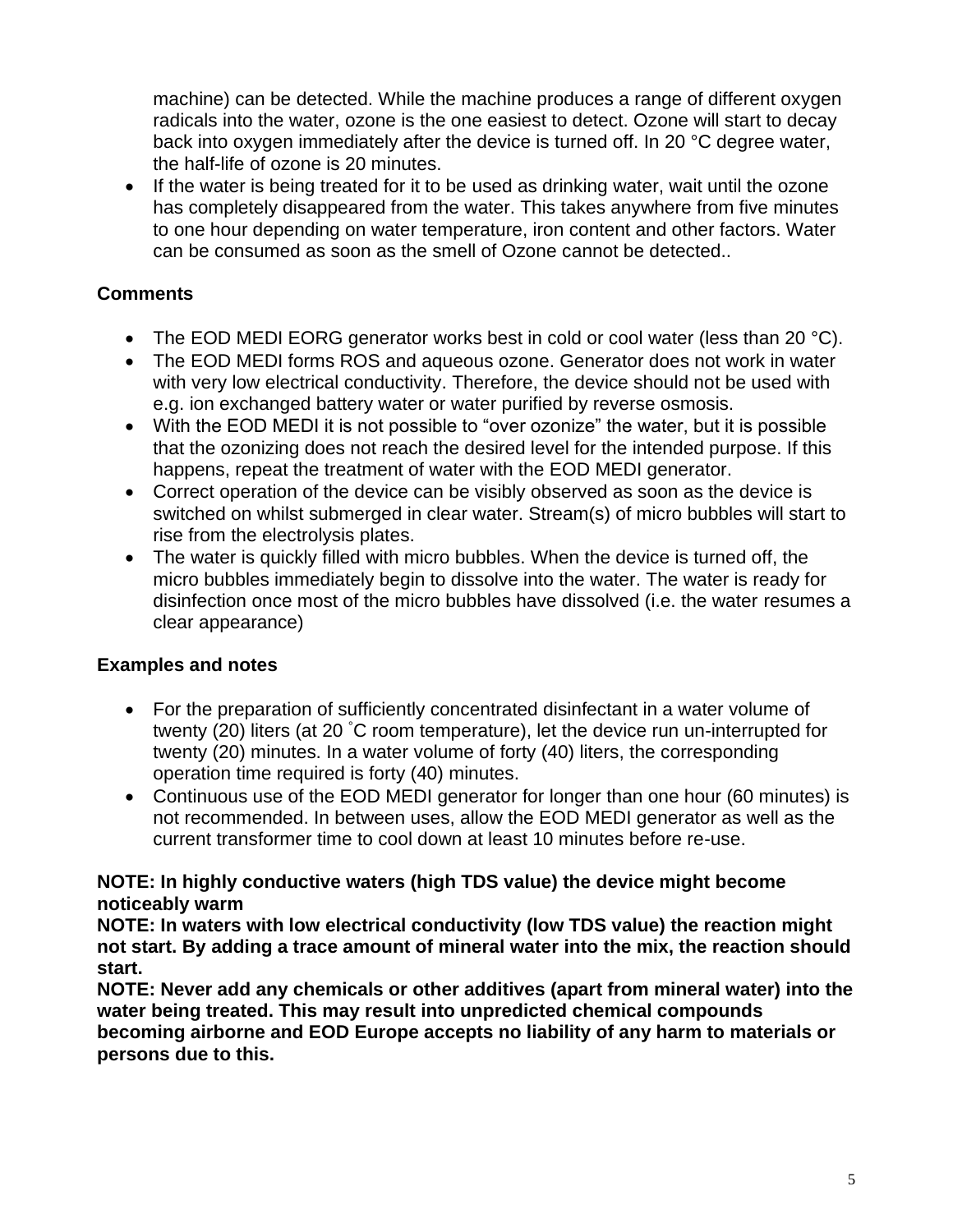### **Storage of the device**

When not in use, the device must be kept in a clean and dry area or container. The apparatus must not be exposed to temperatures outside +60 °C and -20 °C. Allow the device to entirely dry out before stowing it away.

#### **Maintenance of electrodes**

Water typically contains a variety of minerals such as calcium carbonate. These minerals accumulate slowly onto the surfaces of the electrodes. Accumulation of the calcium may slow down the electrolysis process. When the micro bubble formation appears weak, clean the electrodes as identified below

- **1.** Make a mixture of untreated tap water and 10 % white vinegar with one to five ratio, or alternatively ten parts water and one part of citric acid.
- **2.** Immerse the EOD MEDI generator fully into this mixture for 1 hours (60 minutes). It is recommended to have the device fully disconnected from the electrical supply as running the device in the mixture is strictly prohibited.
- **3.** Rinse the device thoroughly with tap water and resume normal operation. After the decalcify procedure, normal micro bubble formation should resume. If it does not, the device might be worn out.

#### **Life of the device**

The service life of the EOD MEDI generator is approximately 2,000 hours of operation (which is approximately 24,000 five-minute cycles), during which the power decreases by about 50 %.

### **Disposal of parts**

Subject to European Directive 2012/19/EU. A deleted waste container is a symbol used in all EU countries, which means that the product in question does not belong to the household waste category but must be disposed of separately. The instructions apply both to the product itself and to accessories bearing the same symbol. Products thus marked must not be placed in household waste but must be taken to the electronic and electronic waste collection point.

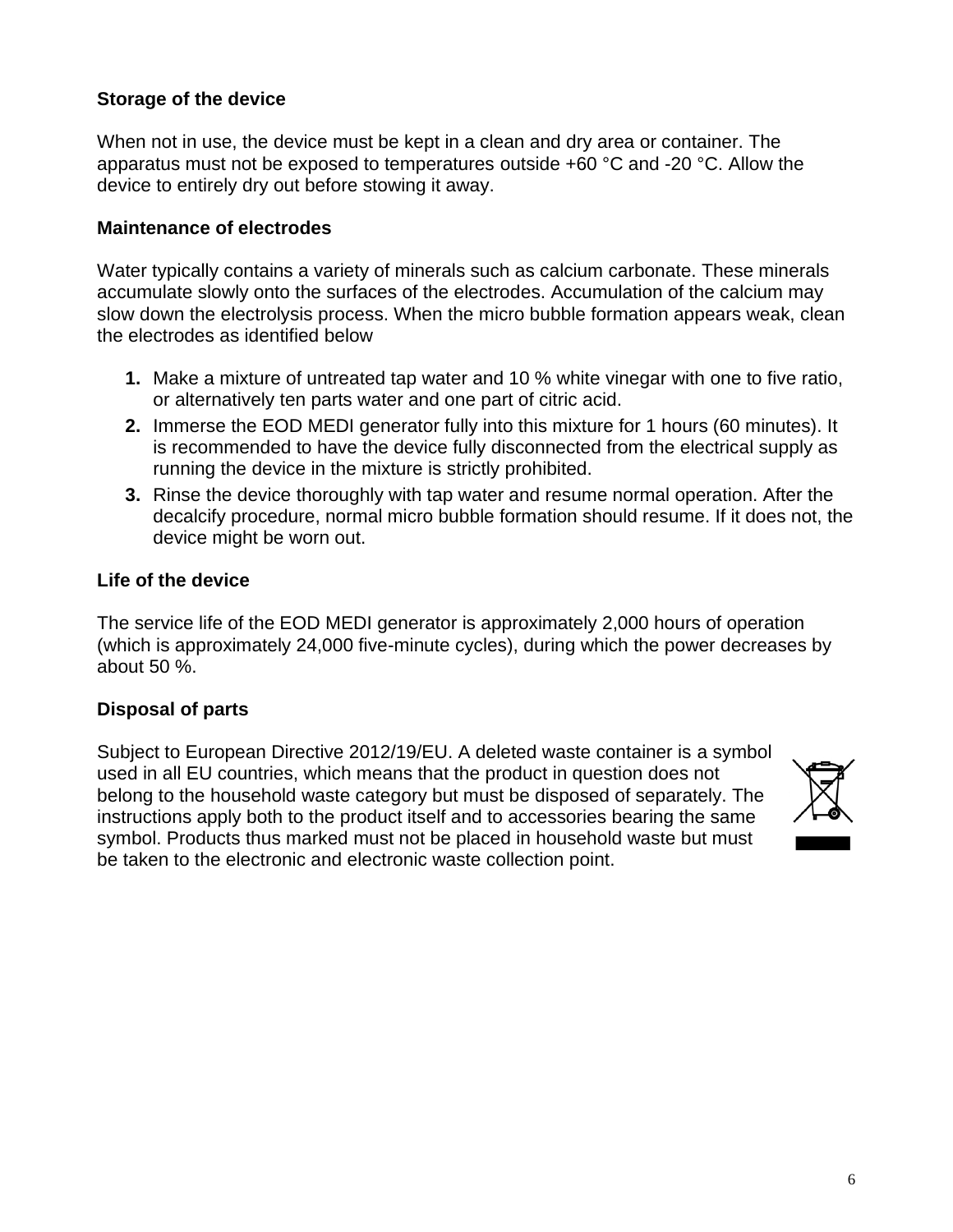# **Warranty**

### **Warranty information**

This device has a warranty of 12 months from the date of purchase. In the event of defects in the equipment, the buyer's legal rights are valid. The following guarantee conditions do not limit these legal rights.

### **Warranty conditions**

The warranty starts on the date of purchase. If there is a material or manufacturing defect in the product within one month of the date of purchase, replacement unit or repair of the unit will be carried out at no extra cost.

## **Warranty period and legal notifications of deficiencies**

The warranty period cannot be extended. Any defects existing at the time of purchase must be reported immediately to the manufacturer or the sales agent. After the expiry of the warranty period, repairs and refurbishments are subject to a fee.

## **Coverage of the guarantee**

The device has been carefully manufactured according to strict quality instructions and has been inspected before its delivery. The manufacturer's warranty covers material and manufacturing defects. The warranty does not apply to the product components which are exposed to normal wear and are thus considered to be consumable parts. The warranty is invalidated if the product is damaged, used or maintained inappropriately. The proper use of the product requires all the instructions contained in the instructions to be followed. Use for purposes not complying with the instructions and not complying with warnings strictly prohibited. Incorrect or inappropriate use, use of force, repairs made by non-authorized maintenance services or other tampering with the device invalidates the warranty. Repair or replacement of the product does not re-validate the original warranty period.

#### **This warranty does not apply to the normal wear of the electrodes and the wear components that are subject to normal wear and no damage to broken parts, e.g. the dip switch.**

## **Guarantee for case handling**

- Follow the following instructions to ensure that your case is handled quickly:
- Read the documentation that comes with the product carefully before the product is taken into service. In case of problems that are not resolved by following instructions, please contact us via email to our customer service [eod@charlot.ee.](mailto:eod@charlot.ee)
- Return of a product considered defective is free of charge to the sales agent you purchased the device from. Include a written explanation of the defect complete with the time and date when the defect occurred.